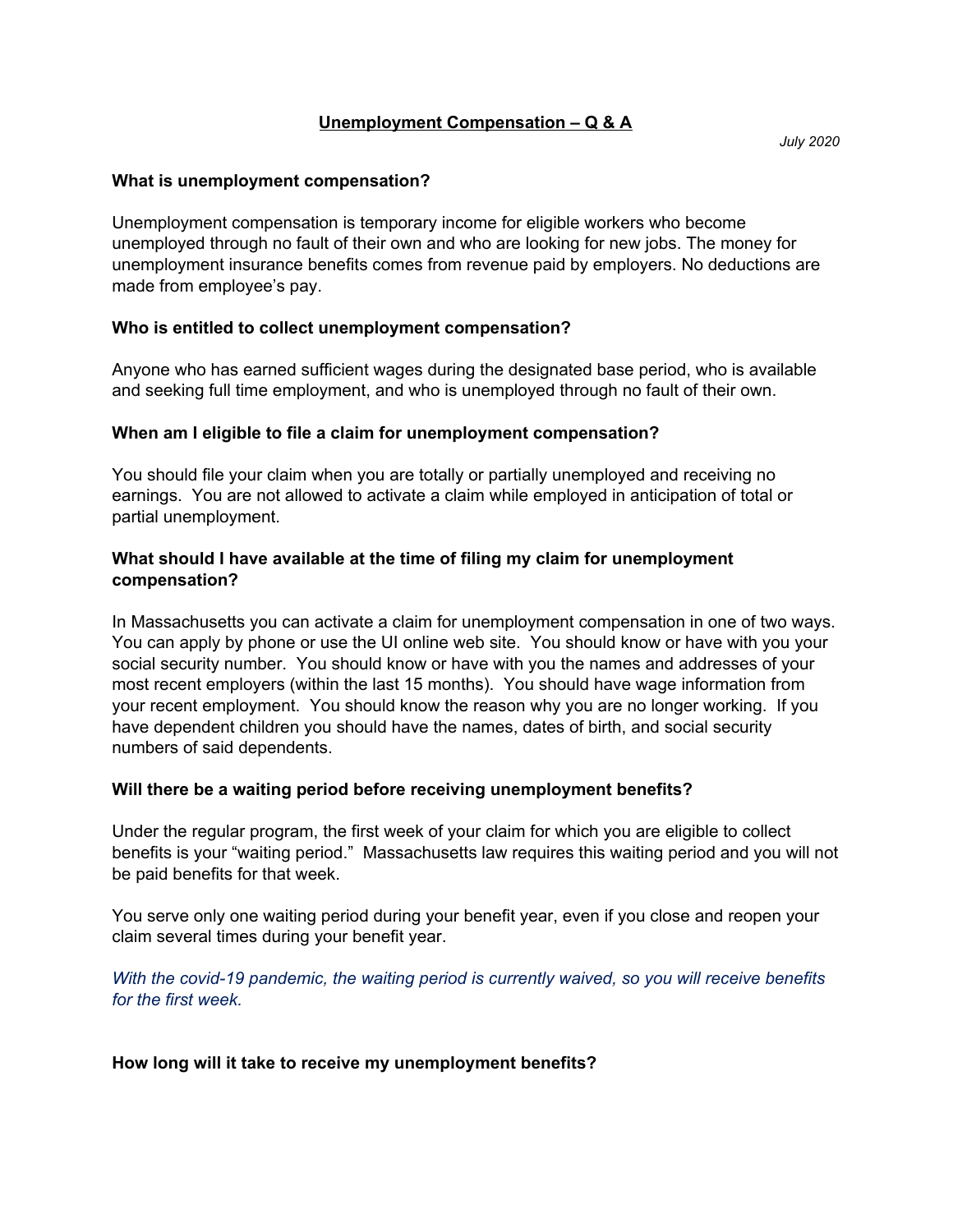If eligible, you will receive the first UI benefit payment in approximately three to four weeks after applying for benefits.

## **How long is my claim for benefits valid?**

A claim is valid for one year from the Sunday prior to the date you filed your claim for unemployment compensation.

## **If eligible how much am I entitled to receive in unemployment benefits?**

Your entitlement both the weekly benefit amount and the total potential of your claim for the life of the claim is directly related to your wages earned in the "base period" (the most recent four completed calendar quarters prior to filing your claim for unemployment.

Your weekly unemployment benefit amount is 50% of your average weekly wage up to the maximum allowed under the statute at the time of filing your claim (current maximum claim in Massachusetts is \$823 per week (that maximum changes by statute the first Sunday of October annually).

*Under the CARES Act, an additional \$600 was paid to claimants. However, this additional benefit expired the week ending July 25, 2020.*

#### **If eligible how many weeks of unemployment compensation am I entitled to receive?**

Currently, in Massachusetts the maximum number of weeks allowed under the regular program is 26 weeks. However, the federal program provides an additional 13 weeks, and another 13 weeks is added due to the Extended Benefits provision.

#### **Is there any compensation available beyond my own weekly benefit amount?**

Yes, in Massachusetts you may receive an additional \$25 for each qualifying dependent child. A spouse is not recognized as a dependent. Dependent children are children under eighteen years of age, or under 24 years of but enrolled in and attending school or children physically or mentally handicapped for which you are providing support.

## **If I elect to file for and receive social security benefits, will that have any effect on my eligibility for unemployment compensation?**

Yes. Again it establishes an assumption that you have retired or at best are limiting your availability for work. This again is an assumed restriction on your availability and must be rebutted to meet the eligibility requirements.

#### **Are unemployment benefits taxable?**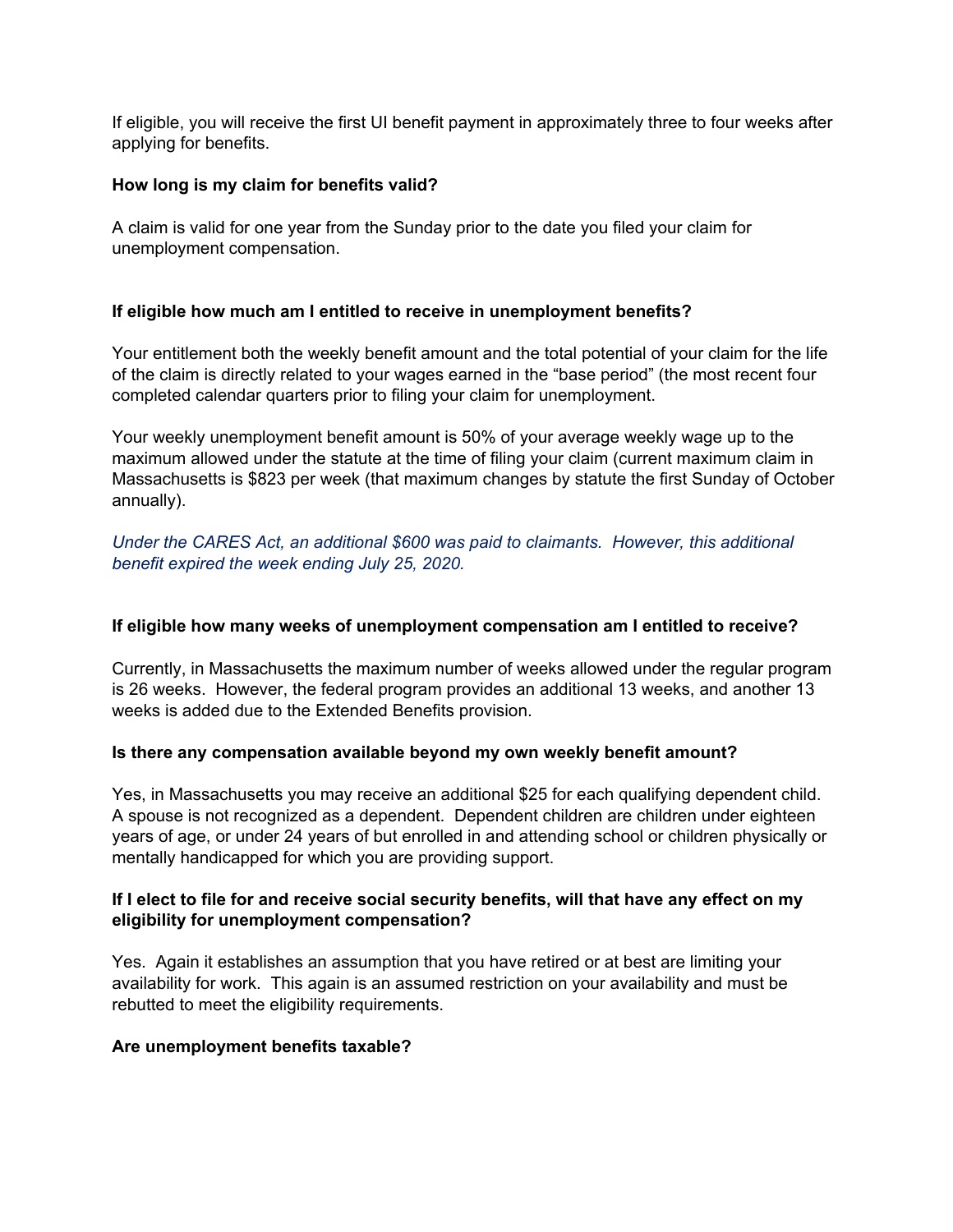Yes. You can voluntarily withhold amounts to satisfy state and federal tax obligations or can direct the State Agency to make those deductions directly against your weekly unemployment benefit check.

# **Are there any other benefits that I may be eligible to receive if entitled to receive unemployment compensation?**

Yes, you may also be entitled to health benefits. If you are a Massachusetts resident and meet the qualifications for unemployment compensation and meet income and family criteria you will be entitled to elect to receive health benefits under a direct health insurance coverage plan or an indirect health insurance coverage plan.

## **What type of work search requirements must I meet and what type of work would I be expected to accept?**

You are expected to engage in a minimum of three work search activities on three different days during the week. Keep a detailed written log of your work search activities. Provide your work search information to DUA upon request. You are not expected to take a job deemed to be unsuitable. Suitable work takes into consideration your experience, skills, pay, commute etc.

## **If I can only find part time work, will wages from part time employment affect my weekly unemployment benefits?**

Yes. You may supplement your UI benefits with part-time work if you continue to conduct and active work search and you report your earnings to DUA. Any earnings reported will be considered and if applicable an offset will be made against your weekly unemployment check. Under the Massachusetts "low earnings" formula you are required to earn up to 1/3 of your weekly unemployment benefit amount without any offset applied. Any earnings beyond the 1/3 of your weekly unemployment benefit amount will be offset dollar for dollar against your weekly unemployment check.

# **Department of Unemployment Assistance – Contact Information**

**By Phone -**

**Call Center**: (877) 626-6800 Open 8:30 am – 4:30 pm, Monday–Friday, 8 am –12 pm Saturday. *Multilingual call agents are available.*